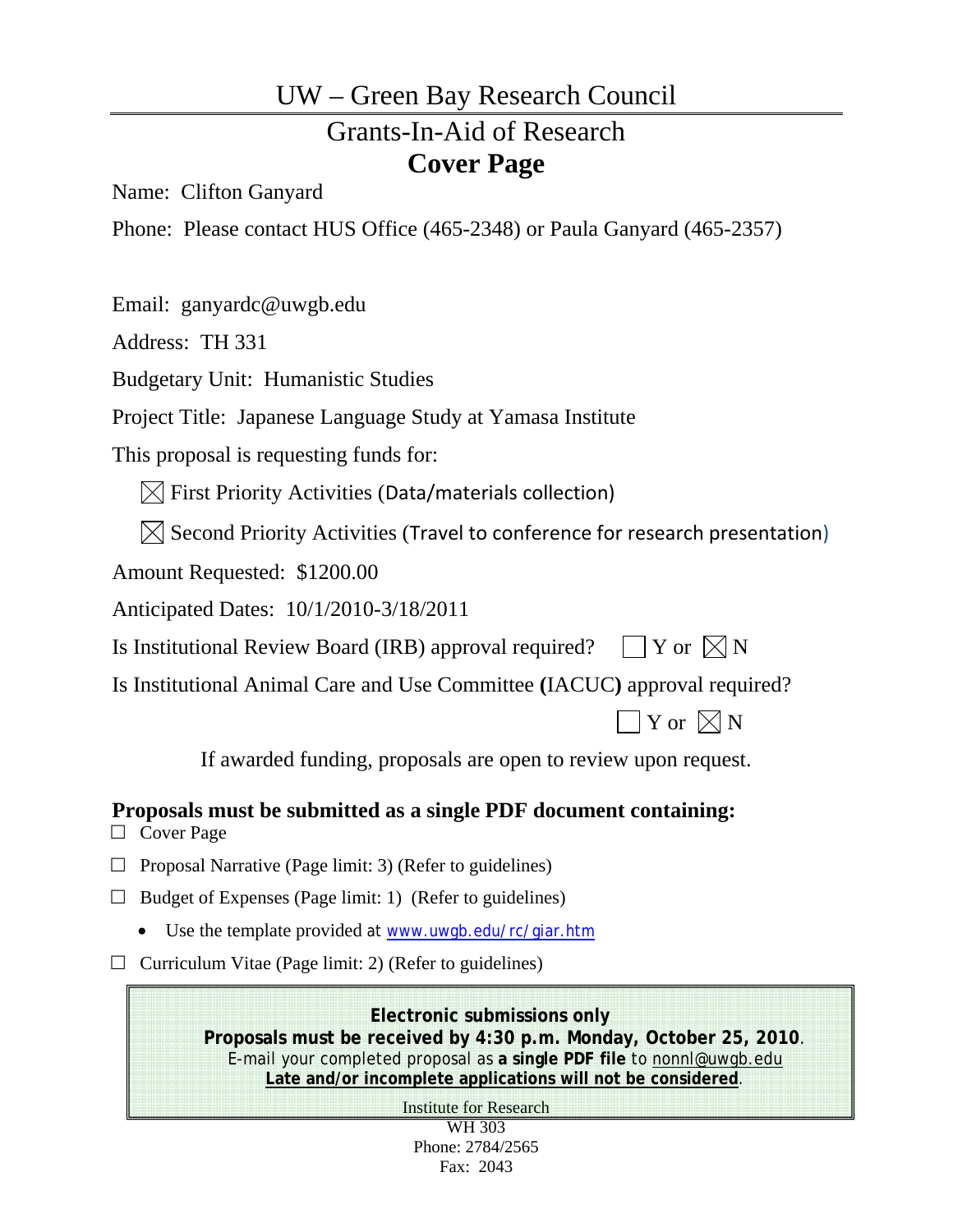Questions? Contact Charmaine Robaidek (robaidec@uwgb.edu), Lidia Nonn or a Council member.

Institute for Research WH 303 Phone: 2784/2565 Fax: 2043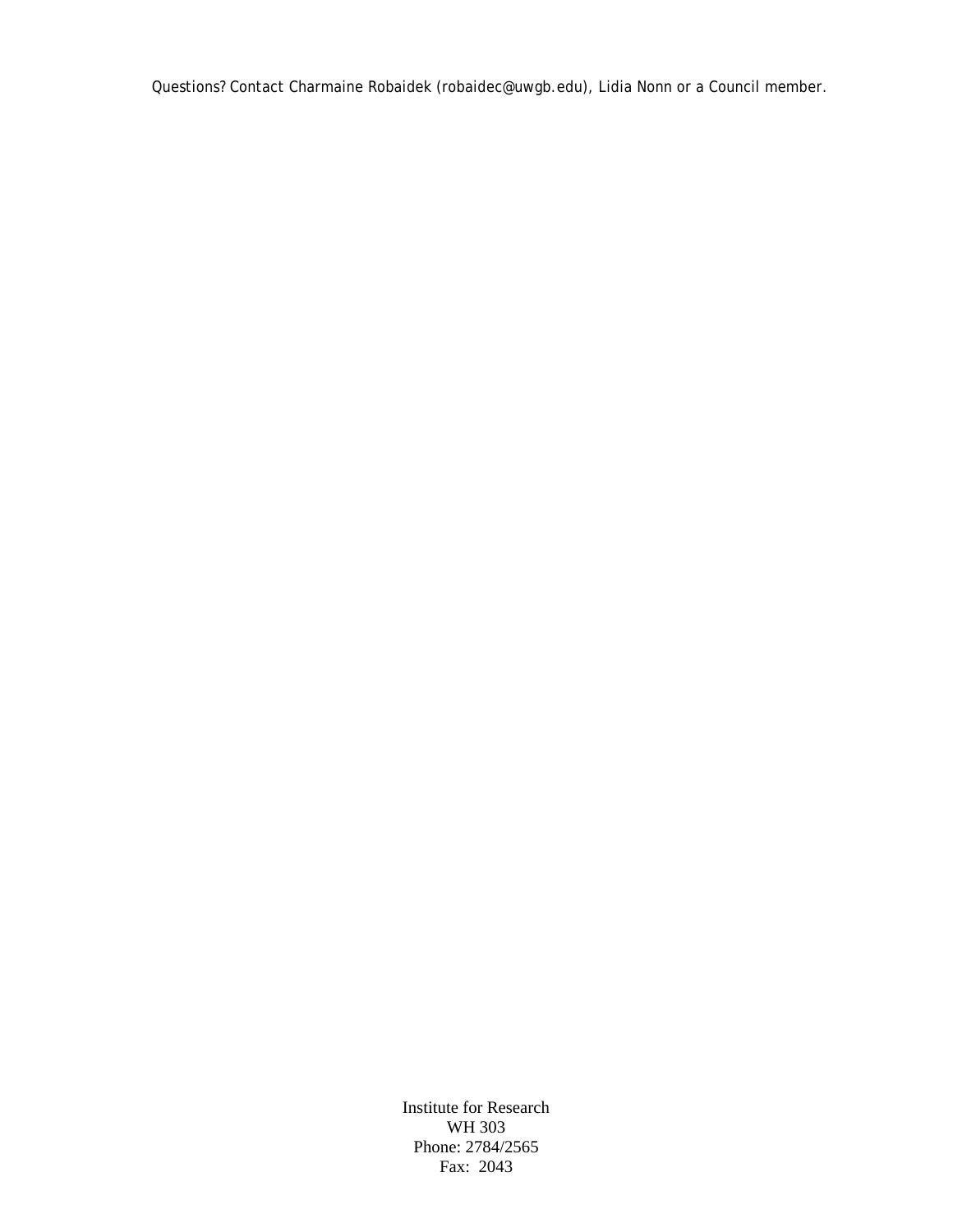#### **UW – Green Bay Research Council Grants-In-Aid of Research Proposal Narrative**

#### **Clifton Ganyard**

I would like to apply for a \$1200 Grant-In-Aid of Research. The grant will be used to help pay for the costs of studying the Japanese language at the Yamasa Institute<sup>1</sup> (Okazaki City, Aichi Prefecture, Japan), 1 October 2010-18 March 2011. I am currently enrolled in two 10-week intensive, immersive course intended to significantly improve language skills. Proficiency in the Japanese language is necessary to conduct the planned research projects described below. While the criteria for Grant-In-Aid of Research emphasize the collection of data, I hope that the Research Council will recognize that the acquisition of language skills is a necessary precursor to and vital part of the collection of data.

This project compares and analyzes the Gestapo and the Tokkō, the secret state police in Germany and Japan during the 1930s and 1940s, and investigates the crucial role that these organizations played in maintaining social and ideological control on behalf of the often oppressive regimes that they served. There are many intriguing parallels between modern Germany and Japan since both countries founded modern states at the same time, underwent rapid industrialization and modernization, witnessed impressive cultural production during the 1920s, succumbed to fascist governments in the 1930s and 1940s, and engaged in brutal imperialistic expansion and warfare during World War II. Not only will this study offer new insights into a key era in  $20<sup>th</sup>$ -century history, but it will contribute to a deeper, more nuanced understanding of broader movements such as modernization, state formation, and fascism. I am particularly well suited to undertake such a comparative historical study, having had my academic training in  $20<sup>th</sup>$ -century German history, and over the last five years, I also have acquired formal knowledge of Japanese culture and history, as well as learning written and spoken Japanese.

In order to pursue this project, however, I need to acquire the necessary fluency in Japanese to match my existing proficiency in German. I have been studying Japanese for several years now. In 2005, I was awarded an American Association of State Colleges and Universities (AASCU) Sasakawa

 <sup>1</sup> http://www.yamasa.org/index.html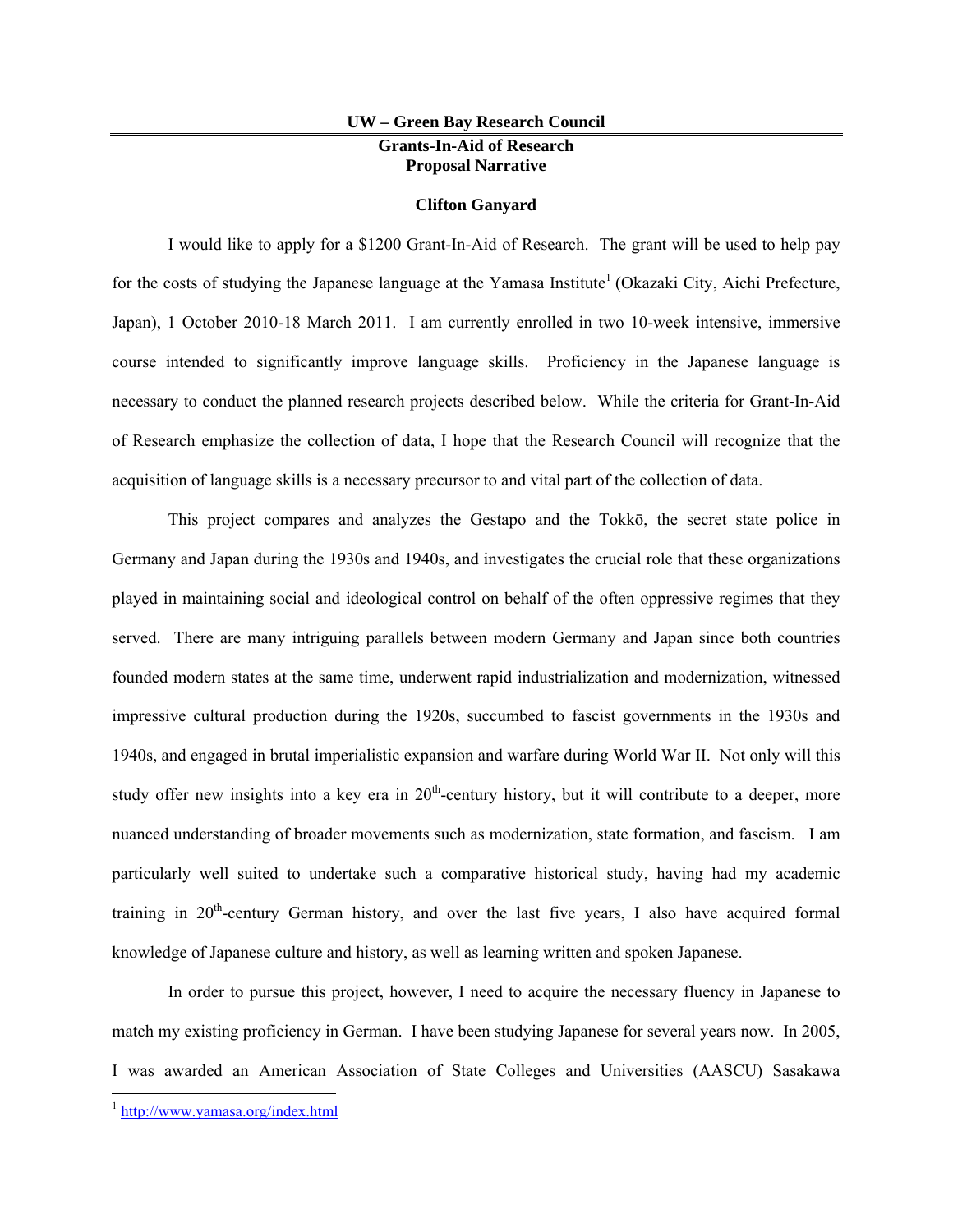Fellowship to attend the National Faculty Development Institute on "Incorporating Japanese Studies into the Undergraduate Curriculum" at San Diego State University. Since then, I have taken Japanese language courses at St. Norbert's College in De Pere, Wisconsin and at Lawrence University in Appleton, Wisconsin. During the summers of 2009 and 2010, I attended the Summer Intensive Japanese Language School at Beloit College<sup>2</sup> and completed the second and third year course s respectively. However, Japanese is very difficult and ranks alongside Arabic and Chinese as one of the most difficult languages to learn.<sup>3</sup> Therefore, as part of my sabbatical, I have begun an extended study regimen in Japan at The Yamasa Institute, which is dedicated to Japanese language education. Each course runs for ten weeks, and there are 24 class sessions each week, for a total of 240 hours of classroom instruction for each course. In addition, of course, I am actually living in Japan. There is no better way to learn a language than to immerse oneself in the culture of that language. Using the language on a daily basis will improve my language skills significantly.

However, the costs for this program are substantial. Tuition for each course cost approximately \$3000.00 (\$6000.00 total); rent for each course cost approximately \$2000.00 (\$4000.00 total); living expenses (food, utilities, transportation, etc.) cost approximately \$700 each month (\$4200.00 total); and airfare cost approximately \$1400.00. In addition, I find myself in an odd position for obtaining financial support for this stage of the project. Scholarships and fellowships available specifically for language study are intended for undergraduate and graduate students. Since I am neither, I do not qualify for these opportunities. Likewise, professional support (including Fulbright, National Endowment for the Arts, the Association for Asian Studies, etc.) stipulate that the recipient is expected to be familiar with the country in which research is to be done. By definition, this assumes familiarity with the language.<sup>4</sup> To date, I have paid for all of these expenses myself. A Priority 1, \$600 Grant-In-Aid of Research will help defray

<sup>&</sup>lt;sup>2</sup> Beloit College Summer Intensive Japanese Language School: http://www.summerlanguages.com/index.php.

<sup>3</sup> Alice Omaggio, *Teaching Language in Context* (Boston: Heinle & Heinle Publishers, Inc., 1986) p. 21. 4

<sup>&</sup>lt;sup>4</sup> The exception here might by a Teaching Fulbright, but the obligations of such support would not allow full time language study.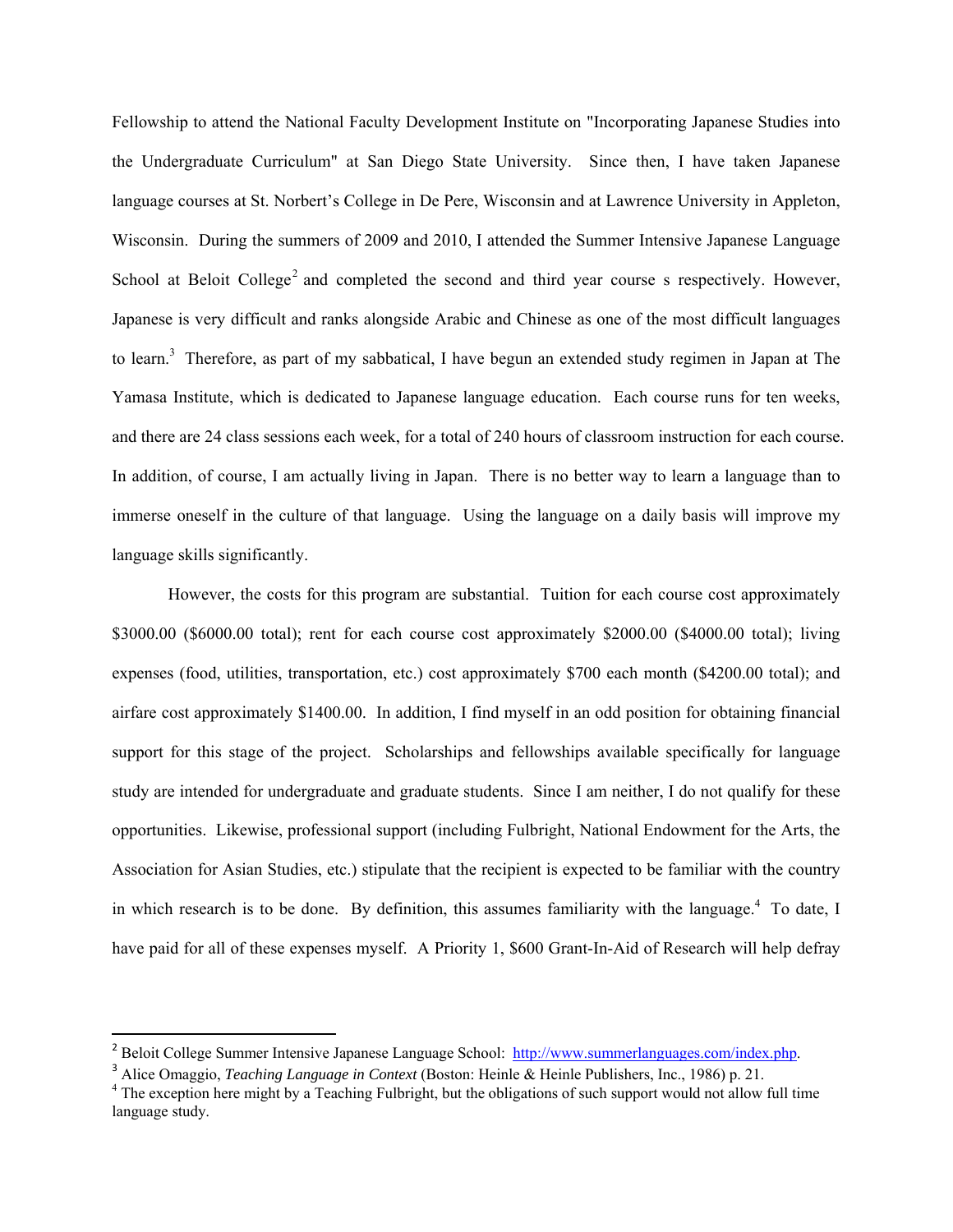tuition, rent, and living expenses, while a Priority 2, \$600 Grant-In-Aid of Research will partially reimburse airfare to and from Japan.

#### Project Timeline

#### Work Completed to Date:

#### Summer 2005

• National Faculty Development Institute on Japanese Studies at San Diego State University

#### 2005-2010

- Attended Japanese 101, 102, 203, 204, 305, 389, and 390 at St. Norbert College
- CHJA 411 and CHJA 412 at Lawrence University
- Beloit College Summer Intensive Japanese Language School, 2009 and 2010
- Taught HUS 384: Modern Japanese Culture (Spring 2006, Spring 2008, Spring 2010)
- Taught HUS 350: Great Works Hesse, Tanizaki, and the Crisis of Modernity (Spring 2009)
- Taught HIS Independent Study for 4 students on Japan at War (Spring 2007)
- Taught HIS 483N: Japan at War, 1931-1945 (Spring 2009)
- Co-led (with Kristy Aoki) students, faculty, and staff on travel courses to Japan (Summer 2006, Summer 2008)
- Research Scholar, Spring 2010

#### Current Work:

#### 2010-2011

• Sabbatical

• Study at Yamasa Institute (October 2010-March 2011)

#### Future Work:

- Conduct research at National Archive of Japan in Tokyo (March-April 2011) (I have applied for an Association for Asian Studies Northeast Asia Council Grant<sup>5</sup> to carry out this research.)
- Conduct research at the National Archive in Washington, D.C. (Summer 2011)

I also hope to conduct research in Germany (May 2011) if possible.

<sup>&</sup>lt;sup>5</sup>Short-term Research Travel to Japan, http://www.aasianst.org/grants/main.htm#NEAC-JAPAN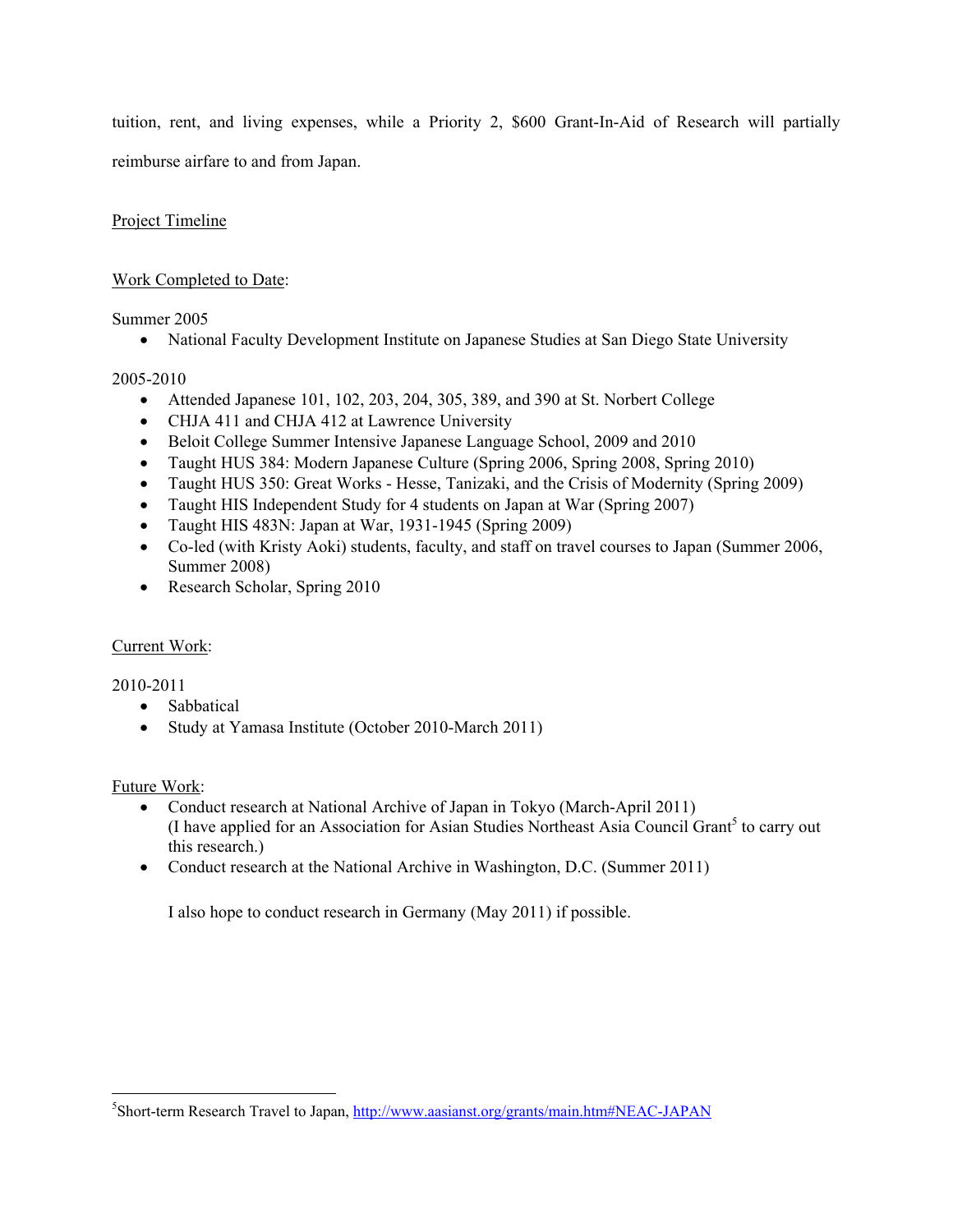## **Clifton Ganyard**

Department of History | Humanistic Studies | TH 331 | University of Wisconsin – Green Bay 2420 Nicolet Drive | Green Bay | Wisconsin | 54311-7001 (920) 465-2472 | ganyardc@uwgb.edu

#### **Position**

- 2009 Present Associate Professor, Department of History, Humanistic Studies, University of Wisconsin – Green Bay.
- 2004 2009 Assistant Professor, Department of History, Humanistic Studies, University of Wisconsin – Green Bay.

### **Education**

2000 Ph.D., State University of New York at Buffalo

1994 M.A., State University of New York at Buffalo

1991 B.A., State University of New York at Buffalo

Language Competencies

 German (Exam of German Language Competency, Free University of Berlin, 1995) French (Reading Comprehension) Japanese (Advanced)

### **Awards and Honors**

- Sabbatical 2010-2011
- Founders Award for Excellence in Teaching 2009-2010
- Beloit Center for Language Studies Director's Grant (\$1500) to participate in the Summer Intensive Japanese Language Program, June 12-August 6, 2010
- UWGB Grant in Aid of Research (\$600) to participate in the Beloit College Summer Intensive Japanese Language Program, June 12-August 6, 2010
- UWGB Research Scholar, Spring 2010
- Elected as Faculty Initiate to Phi Kappa Phi Honor Society, November 2, 2009
- UWGB Grant in Aid of Research (\$200) to participate in the Advanced Communicative Japanese Language Course (CHJA 411) at St. Lawrence University, Appleton, WI, Septemerb 14-November 20, 2009.
- Beloit Center for Language Studies Grant (\$3183) to participate in the Summer Intensive Japanese Language Program, June 13-August 7, 2009
- UWGB Grant in Aid of Research (\$300) to participate in the Summer Intensive Japanese Language Program, June 13-August 7, 2009
- Intercampus Community of Practice (ICoP) Curricular Redesign Grant, 2006-2007
- University of Wisconsin Green Bay Teaching Scholars I Fellow, 2005-2006
- American Association of State Colleges and Universities (AASCU) Sasakawa Fellowship (\$5500) to attend the National Faculty Development Institute on "Incorporating Japanese Studies into the Undergraduate Curriculum," San Diego State University, 1-24 June, 2005

### **Select Publications**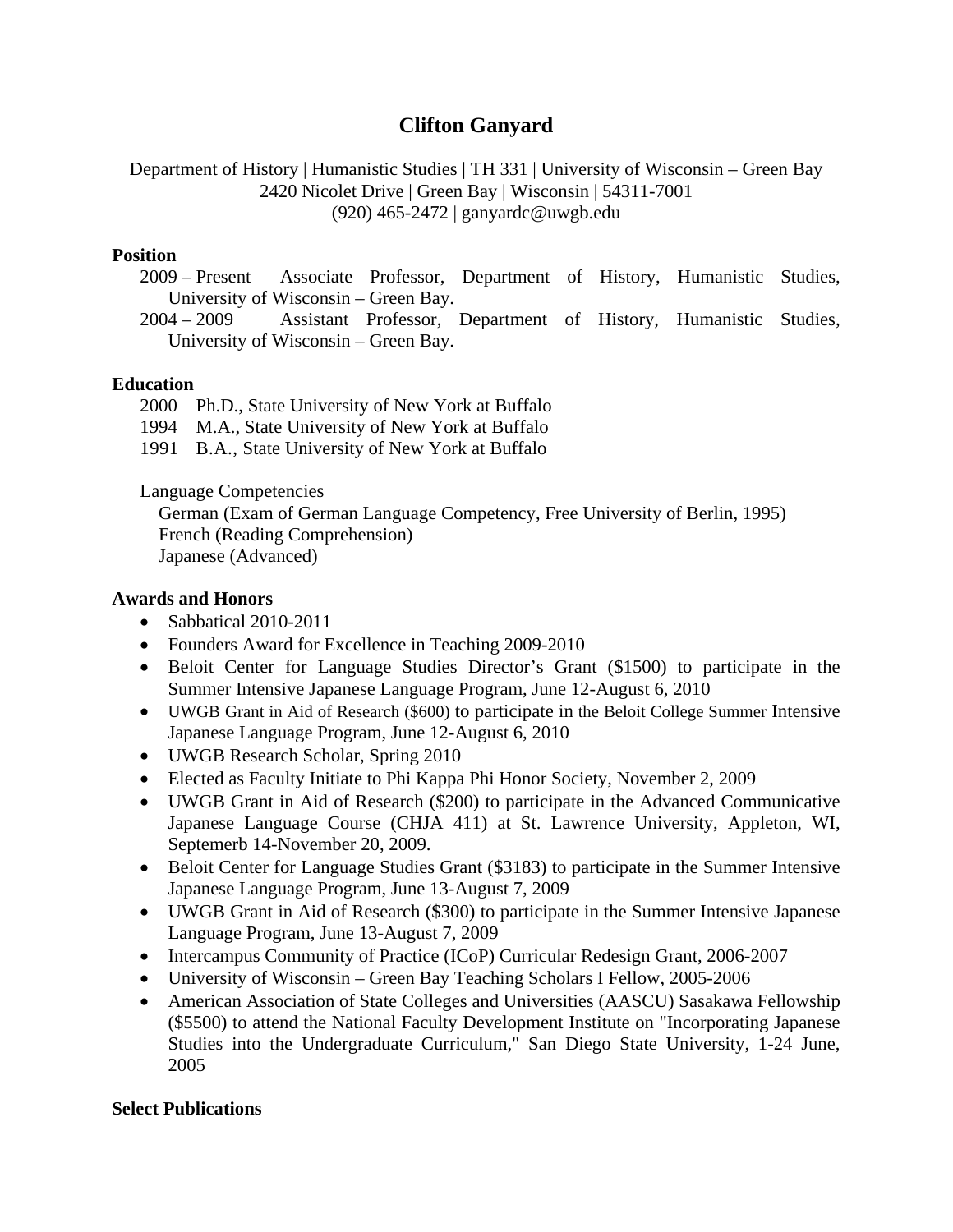- *Artur Mahraun and the Young German Order: An Alternative to National Socialism in Weimar Political Culture.* (Lewsiton, N.Y.: The Edwin Mellen Press, 2008).
- Review of Sebastian Conrad, *The Quest for the Lost Nation: Writing History in Germany and Japan in the American Century*, trans. Alan Nothnagle (Berkeley: University of Califronia Press, 2010) forthcoming in *Central European History*.
- Review of Adam Tooze, *The Wages of Destruction: The Making and Breaking of the Nazi Economy* (New York: Viking, 2006) in *Labor History* volume 49, issue 4, 2008.
- Review of Gavriel Rosenfeld, *The World Hitler Never Made: Alternate History and the Memory of Nazism* (Cambridge, Mass.: Cambridge University Press, 2005) in *German Studies Review*, February 2007.
- Review of George Williamson, *The Longing for Myth in Germany: Religion and Aesthetic Culture from Romanticism to Nietzsche* (Chicago: University of Chicago Press, 2004) in *German Studies Review*, February 2006
- Review of Greg Eghigian and Matthew Berg, eds., *Sacrifice and National Belonging in Twentieth-Century Germany* (College Station, TX: Texas A&M UP, 2002) in *German Studies Review*, October 2004

#### **Select Public Lectures**

- Commentary and Discussion on Akira Kurosawa's *Stray Dog* (1949), Green Bay Film Society, 17 March 2010
- Great Books Discussion: Art Spiegelman's *Maus*, 8 December 2009
- Japan at War, Learning in Retirement, Neville Museum, Green Bay, WI
	- o The Road to War, 23 September 2009
	- o Discussion of NAKAZAWA Keiji's *Barefoot Gen*, 30 September 2009
	- o Discussion of ICHIKAWA Kon's *Fires on the Plains*, 7 October 2009
	- o War, History, and Memory in Japan, 14 October 2009
- Commentary and Discussion on Paul Schrader's *Mishima: A Life in Four Chapters* (1985), Green Bay Film Society, 18 February 2009
- "Overcome by Modernity: Germany and Japan in the Modern World," Learning in Retirement, University of Wisconsin – Green Bay, 19 November 2009
- The Rise and Fall of Adolf Hitler: The Third Reich in Film and History, Learning in Retirement, Neville Museum, Green Bay, WI
	- o The Rise of Adolf Hitler and Nazi Germany, 8 October 2008
	- o Discussion of Marc Rothemund's *Sophie School: The Final Days* 15 October 2008
	- o Discussion of Oliver Hirschbiegel's *Downfall*, 22 October 2008
	- o War, History, and Memory in Germany, 29 October 2008
- "History of the Holocaust" presented at Perspectives of the Holocaust, co-sponsored by One Book, One Community (Brown County Library, Green Bay, WI) and the Friends of the Cofrin Library (University of Wisconsin – Green Bay), 17 April 2007
- Commentary and Discussion on Marc Rothemund's *Sophie School: The Final Days* (*Sophie Scholl: Die letzten Tage* (2005)), Green Bay Film Society, 1 November 2006
- Commentary and Discussion on Akira Kurosawa's *Rhapsody in August* (*Hachigatsu no Kyoshikyoku* (1991)), UWGB Student Film Society, 7 March 2006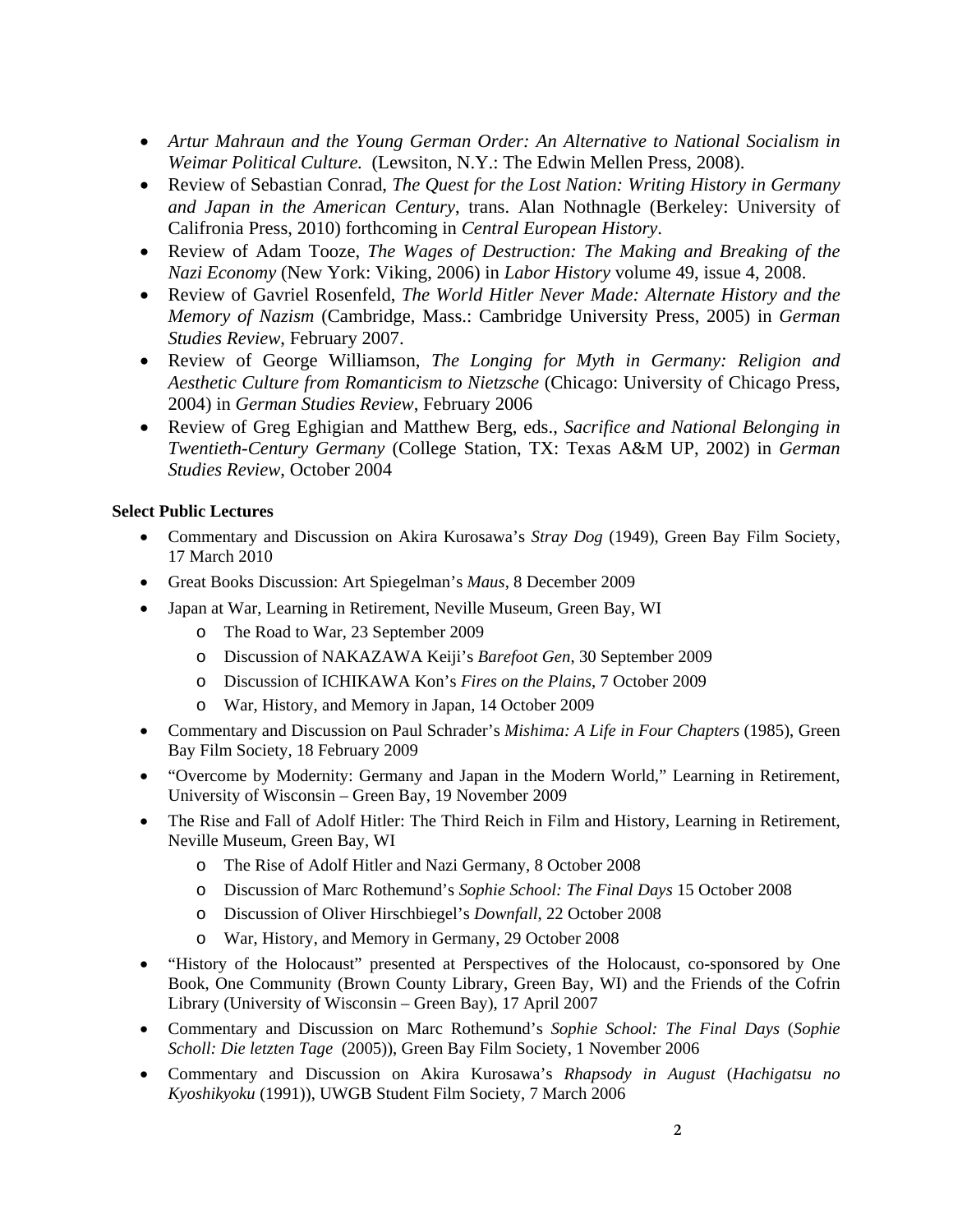|                                                                                                    | <b>Grants in Aid Of Research Budget</b>  |                                                           |                                                                         |  |  |
|----------------------------------------------------------------------------------------------------|------------------------------------------|-----------------------------------------------------------|-------------------------------------------------------------------------|--|--|
| <b>Name of Applicant</b><br><b>Clifton Ganyard</b>                                                 | <b>Budgetary Unit Humanistic Studies</b> | Name of ADA (Academic Department Associate) Dawn Wuelling |                                                                         |  |  |
| <b>Budget Category</b>                                                                             | Grant<br><b>Request</b><br>Amount        | <b>Match</b><br>(Not Required)                            | Match Type (i.e., monetary,<br>service, or supplies) &<br><b>Source</b> |  |  |
| a. Research Supplies and Expenses                                                                  |                                          |                                                           |                                                                         |  |  |
| Tuition<br>\$6000.00<br>\$4000.00<br>Rent<br>Living Expenses (Utiliites, Food, etc.)<br>\$4200.00  |                                          | \$600.00                                                  |                                                                         |  |  |
| b. Travel (mileage, lodging, meals)<br>Name or number of people<br>Rate and distance and/or charge |                                          |                                                           |                                                                         |  |  |
| (Click for UW System Travel Regulations)<br>\$1416.30<br>Airfare                                   |                                          | \$600.00                                                  |                                                                         |  |  |
|                                                                                                    |                                          |                                                           |                                                                         |  |  |
| c. Other                                                                                           |                                          |                                                           |                                                                         |  |  |
| <b>TOTAL</b>                                                                                       |                                          | \$1200.00                                                 |                                                                         |  |  |

**Describe how funds will be utilized:** Funds will be used to pay for airfare to Japan and for tuition costs at The Yamasa Institute.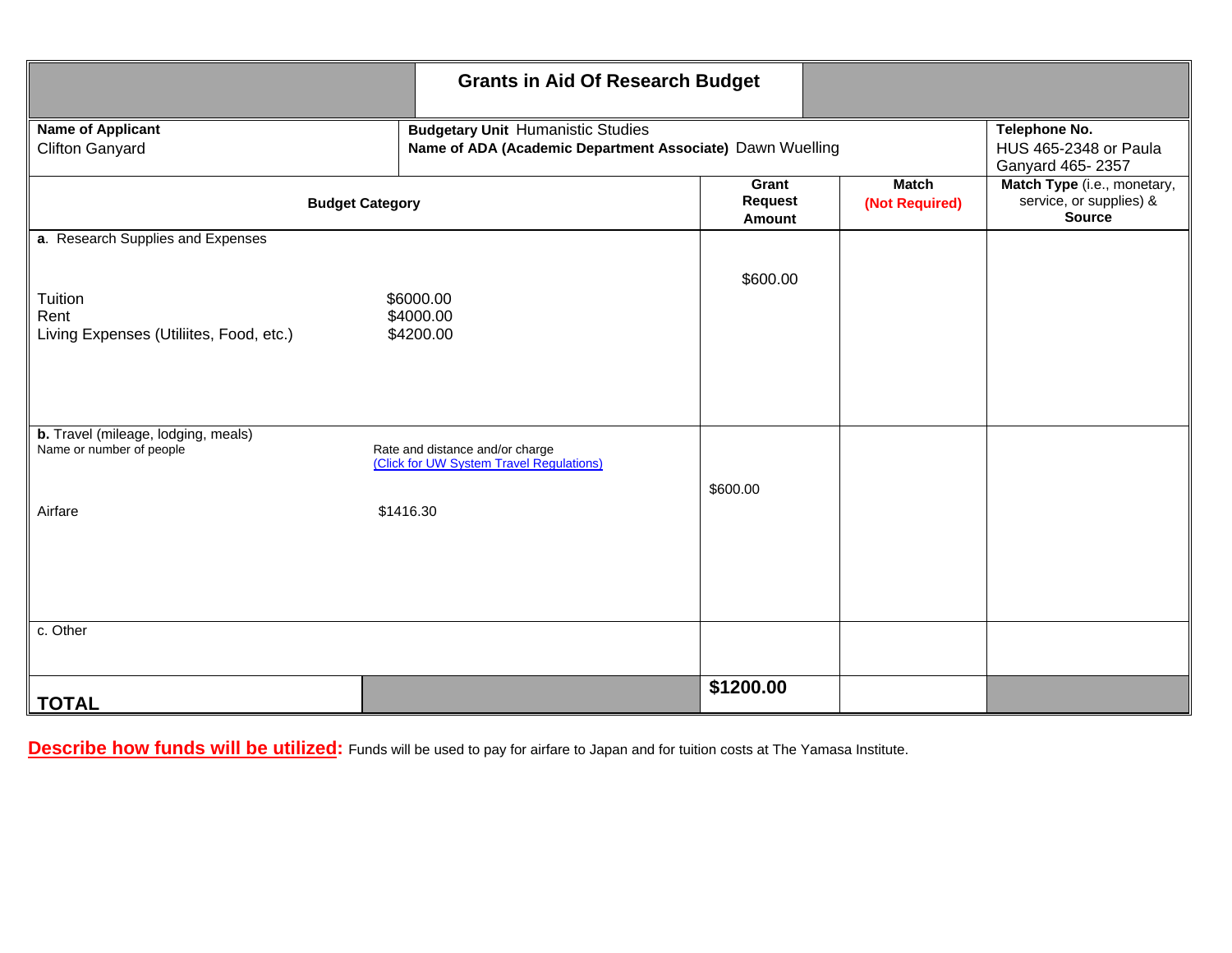**International Wire Edit this Wire** 



Member Signature: \_

By signing this, you have agreed that all the details on this form are correct, and you have received a copy of the international wire terms and conditions.

| Date/Time Submitted:                    | 9/1/2010)9:42:00 AM                                                          |                                            |                                          |
|-----------------------------------------|------------------------------------------------------------------------------|--------------------------------------------|------------------------------------------|
| <b>RECEIVER'S</b><br><b>INFORMATION</b> |                                                                              | <b>SENDER'S INFORMATION</b>                |                                          |
| Receiving Financial Name:               | Sumitomo Mitsui Banking Corporation                                          | Name:                                      | Clifton Ganyard                          |
| Swift/BIC Code (if<br>available):       | <b>SMBCJPJT</b>                                                              | Address:                                   | 3120 Egan Lane<br>Green Bay, WI<br>54311 |
| Other International Routing<br>Code:    |                                                                              | Callback Number:                           | 920-469-0504<br>Ext.                     |
|                                         | Receiving Financial Address: 2-9-1, Koseidorinishi, Okazaki, Aichi,<br>Japan | Email Address:                             |                                          |
| Beneficiary's Name:                     | The Yamasa Instituteे\                                                       | Type of ID:                                | <b>Drivers License</b>                   |
| Beneficiary's Address:                  | 1-2-1 Hanehigashi-machi, Okazaki-<br>shi, Aichi, Japan                       | Place of Issuance:                         | Wisconsin                                |
| Beneficiary's Phone<br>Number:          |                                                                              | Class A ID Number:                         | G563-1076-<br>8244-00                    |
| Beneficiary's Account/IBAN<br>Number:   | 0143589                                                                      | <b>Expiration Date:</b>                    | 07/04/2068                               |
| <b>Confirmation E-mail</b><br>Address:  | Confirmation Email Address 1:<br><b>Confirmation Email Address 2:</b>        | Additional ID (for Phone/Fax<br>Requests): |                                          |
| <b>WIRE INFORMATION</b>                 |                                                                              |                                            |                                          |
| <b>Bank to Bank Instructions:</b>       | International branch is: Okazaki<br>Branch $#703$                            |                                            |                                          |
| Purpose:                                | $.012091 = 9524.684$                                                         |                                            |                                          |
|                                         |                                                                              |                                            |                                          |

Send 787750.00 Japanese Yen (I understand that if foreign currency is selected, the USD equivalent will be withdrawn from my account.) Wire fee is  $$40.00.<sup>*</sup>$ 

\*Fees from other financials may apply.

| Debit Acct #:                                        | 118183101 |
|------------------------------------------------------|-----------|
| Funds Availability Verified?                         | true      |
| Type of Acct:                                        | Savings   |
| Has the member sent this<br>wire request previously? | No        |

Rates are obtained from Travelex GlobalPay Alliance and are only a snapshot of what the rate was this morning. Rates will vary and will not be locked until the wire is sent. These rates are used for estimates only.

#### **TELLER**

| Teller $#$ :            | 1322                       |
|-------------------------|----------------------------|
| Teller Extension:       | 1800                       |
| Teller Email:           | dedederich-elsner@uwcu.org |
| Branch Number:          |                            |
| Additional information: |                            |

http://intranet.uwcu.org/forms/internationalwire/PrintablePage.asp?ID=3492301dedederich-... 9/1/2010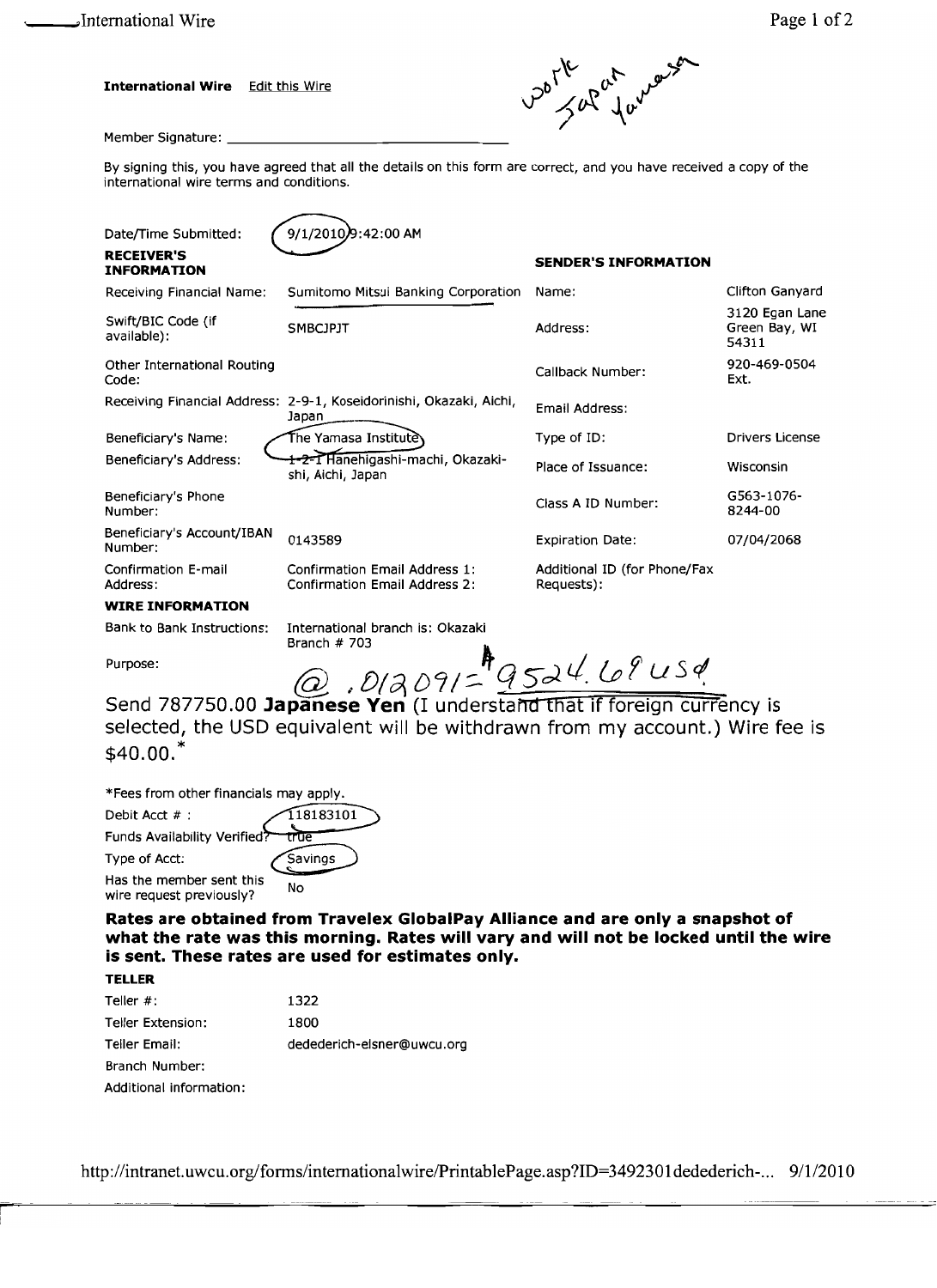| DATE: 09/01/10 TIME: 14:59:21 BR:654 TLR: 1423 |                        |                |  |
|------------------------------------------------|------------------------|----------------|--|
| TYPE ACCT NBR CODE AMOUNT                      |                        | BALANCE        |  |
| SV XXXXXXXX3101 HW8                            | 69, <del>24 ك</del> ور | 3,260.42       |  |
| SV XXXXXXXX3101 DW8                            | 40.001                 | 3,220.42       |  |
| XXXXXXXX1000 CR8<br>GL                         | 6,524.69               | 0.00           |  |
| PAULA M GANYARD                                |                        | CASHBACK: 0.00 |  |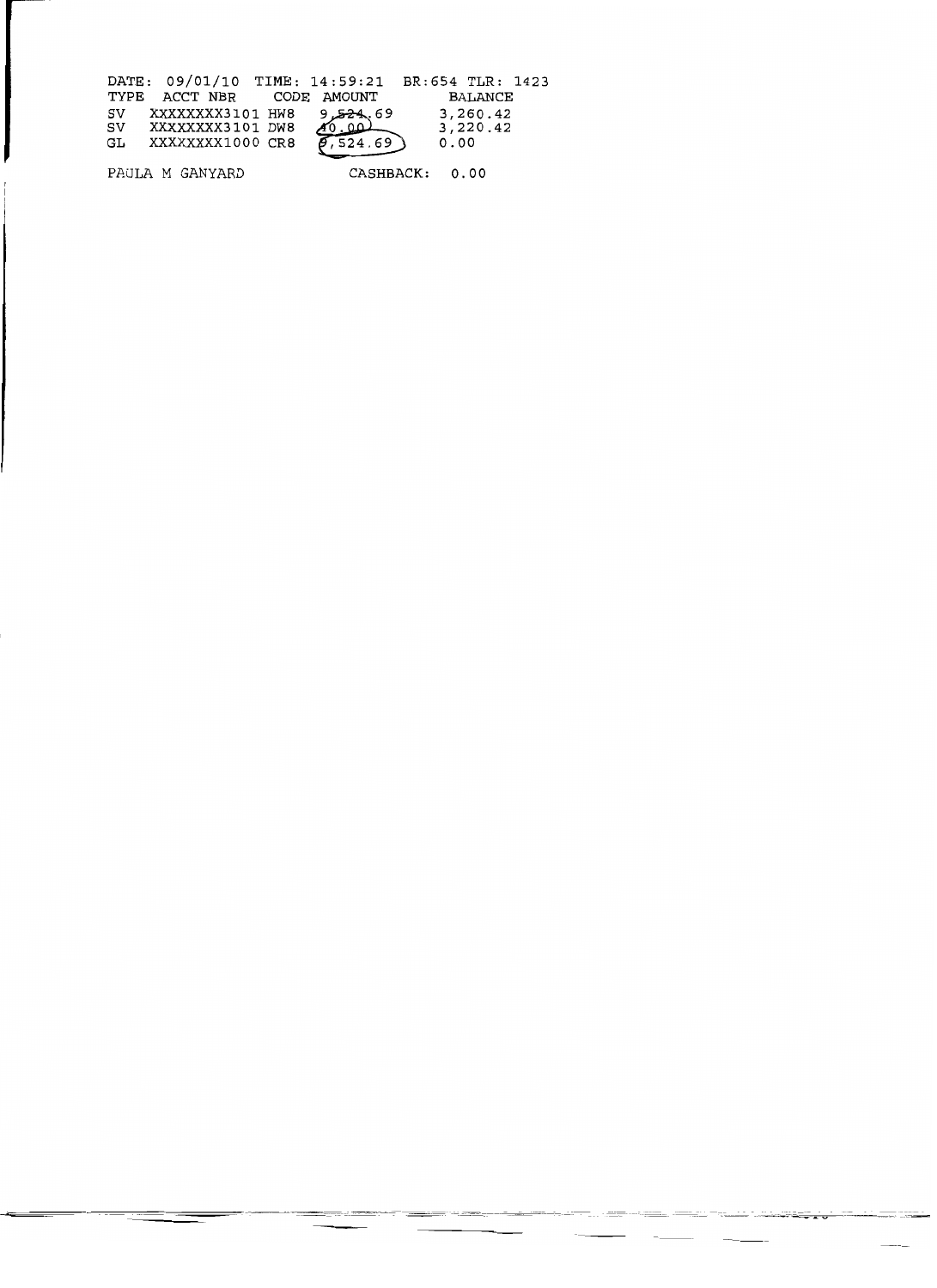## **Certificate of Eligibility**

Nana Hoshino [hoshino@yamasa.org]<br>Sent: Tuesday, September 07, 2010 1:48 AM To: Ganyard, Clifton Admissions [admissions@yamasa.org] Cc:

Dear Clifton Ganvard san.

Konnichiha. My name is Nana Hoshino, Customer Services at the Yamasa Institute. Thank you for transferring fees to the Yamasa Institute. I confirm that we have received 787,750 Yen.

We have sent your Certificate of Eligibility via EMS. The tracking number is EF481193865JP

We look forward to welcoming you to Yamasa.

Best regards,

Nana Hoshino **Accounting, Customer Services** 

\*\_\*\_\*\_\*\_\*\_\*\_\*\_\*\_\_\_\_\_\_\_\_\_\_\_\_\_\_\_\_ Nana HOSHINO (Ms) The YAMASA Institute 1-2-1 Hanehigashi-machi, Okazaki Aichi, JAPAN 444-8691 URL http://www.yamasa.org/acjs/ Email hoshino@yamasa.org TEL 81-(0)564-55-8111 FAX 81-(0)564-55-8113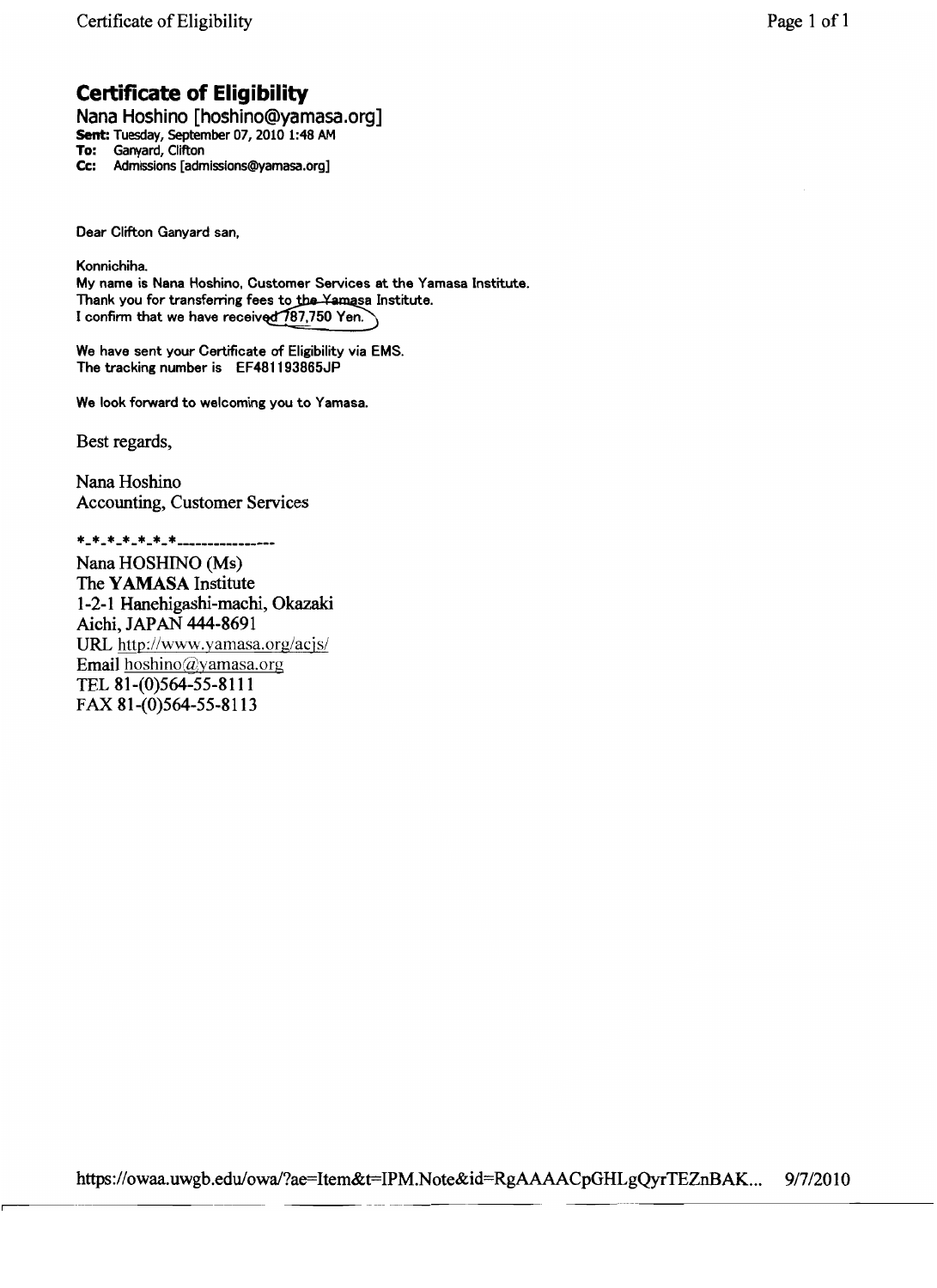



Your purchase is complete. Thank you for choosing Delta.

#### **Flight Confirmation Number: GP4RD8**

#### **What's Next**

Now that you've finished booking your trip:

**Get Notifications** 

- Your e-Tickets, confirmations, receipts, and flight notifications will be emailed to you at ganyard@sbcglobal.net.<br>• You may check in for your flight, email receipts and itineraries, choose your seats, or cancel your re
- 

| Print                    |                                                           |              |                                                                                                                           |                                           |                                      |
|--------------------------|-----------------------------------------------------------|--------------|---------------------------------------------------------------------------------------------------------------------------|-------------------------------------------|--------------------------------------|
|                          | <b>Your Flight Selection:</b>                             |              |                                                                                                                           |                                           |                                      |
| <b>Departs</b>           | <b>Arrives</b>                                            | <b>Stops</b> | <b>Flights &amp; Cabin (Class)</b>                                                                                        |                                           | <b>Travel Time</b>                   |
|                          |                                                           |              | Outbound: Green Bay, WI (GRB) to Nagoya, Japan (NGO) on Fri, 01 Oct 2010                                                  |                                           |                                      |
| $10:15$ am<br><b>GRB</b> | 12:32pm<br><b>DTW</b>                                     | Nonston      | Delta 3673<br>Canadair Regional Jet<br>operated by Pinnacle Dba Delta<br>Connection<br><b>In-Flight Services</b>          | Coach (L)                                 | 17 hr 55 min                         |
| 3:45pm<br><b>DTW</b>     | 6:10pm<br><b>NGO</b><br>Arrives 02 Oct                    | Nonstop      | Delta 629<br>Boeing 747-400<br><b>In-Flight Services</b>                                                                  | Coach (L)                                 |                                      |
|                          |                                                           |              | Return: Nagoya, Japan (NGO) to Green Bay, WI (GRB) on Sat, 18 Dec 2010                                                    |                                           |                                      |
| 12:50pm<br><b>NGO</b>    | 10:45am<br><b>DTW</b>                                     | Nonstop      | Delta 630<br>Boeing 747-400<br><b>In-Flight Services</b>                                                                  | Coach (L)                                 | 14 hr 36 min                         |
| 12:10pm<br><b>DTW</b>    | 12:26pm<br><b>GRB</b>                                     | Nonstoo      | <b>Delta 3300</b><br>Canadair Regional Jet 900<br>operated by Mesaba Dba Delta<br>Connection<br><b>In-Flight Services</b> | Coach (L)                                 |                                      |
| <b>DELTA COM</b>         | Book with confidence. See Delta's Best Fare<br>Guarantee. |              |                                                                                                                           | Total balance due (including taxes/fees): | \$1,416.30 (USD)                     |
| GUARANTLE                |                                                           |              |                                                                                                                           |                                           | View taxes/fees policies.            |
|                          |                                                           |              |                                                                                                                           |                                           | View change & cancellation policies. |

View baccage policies This ticket is non-refundable.

Add to Calendar Add Trip Services & Activities

"" New passport and visa requirements may exist for your itinerary.

| Passenger           | From                           | To                             | Seat<br><b>Assignment</b> |                     | <b>Special Services</b><br>(e.g. Wheelchair) |
|---------------------|--------------------------------|--------------------------------|---------------------------|---------------------|----------------------------------------------|
| Mr. Clifton Ganyard | Green Bay, WI (GRB)            | Detroit-Wayne County, MI (DTW) | 09B                       | <b>Change Seats</b> | Add/Edit                                     |
|                     | Detroit-Wayne County, MI (DTW) | Nagoya, Japan (NGO)            | 58C                       | <b>Change Seats</b> | Add/Edit                                     |
|                     | Nagoya, Japan (NGO)            | Detroit-Wayne County, MI (DTW) | 39C                       | <b>Change Seats</b> | Add / Edit                                   |
|                     | Detroit-Wayne County, MI (DTW) | Green Bay, WI (GRB)            | 108                       | <b>Change Seats</b> | Add/Edit                                     |

#### **Passenger Information**

**Contact** Telephone number: 920-469-0504 (Home)

**Billing Information** Payment Type:

\*\*\*\*\*\*\*\*\*5643 VISA

https://www.delta.com/booking/intlCustomerInfo.do;jsessionid=pkEIiyp3PwRFnin?dispatc...  $9/1/20N$